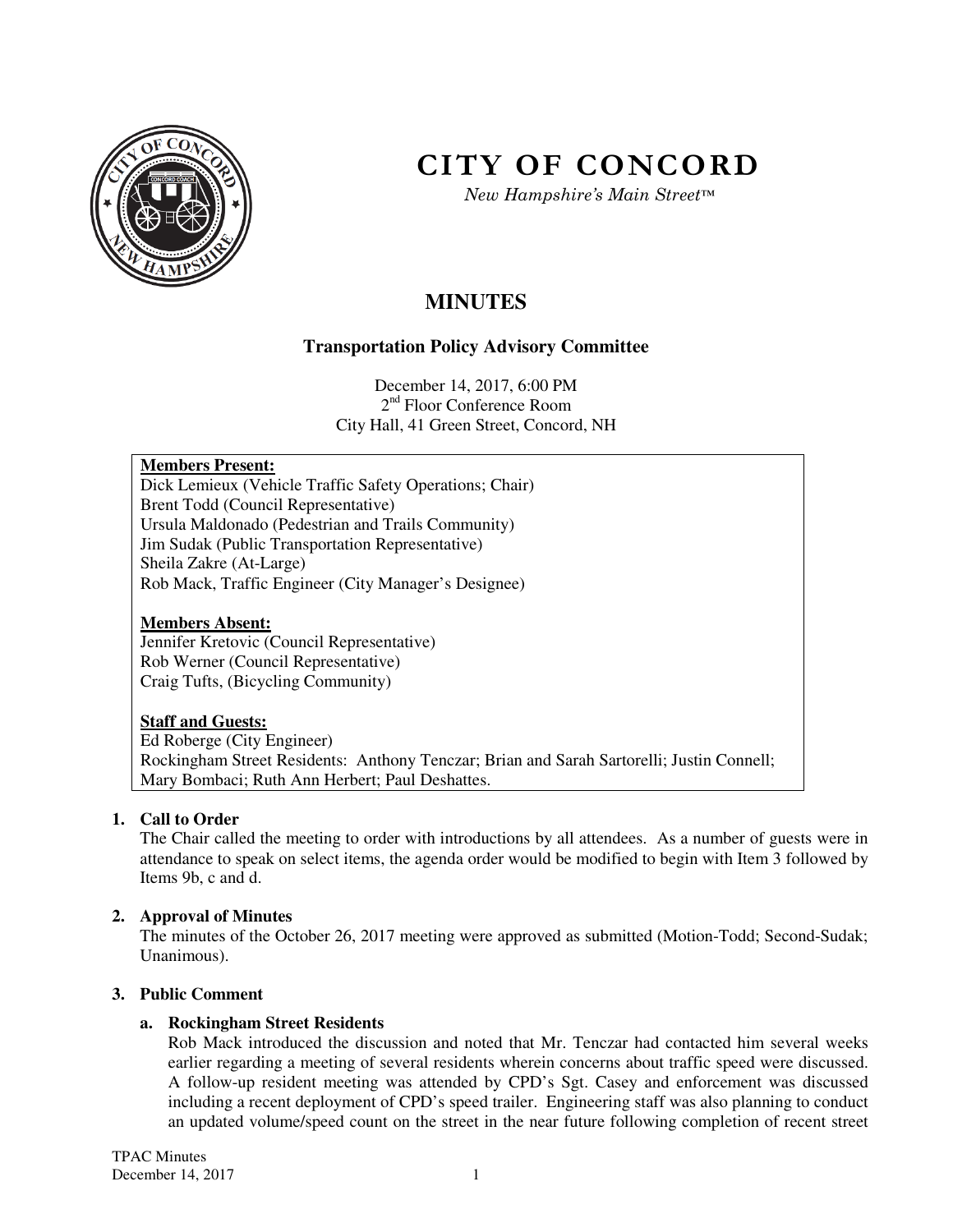construction activity. It was noted that TPAC and TOC addressed a similar request from the neighborhood in 2008 resulting in a recommendation to: prioritize sidewalk construction, and in the interim, paint narrow traffic lanes with shoulders for walking and bicycling; retain the 30 mph speed limit and add two more speed limit signs; and conduct speed enforcement.

Skip Tenczar acknowledged TPAC and TOC's work with the residents ten years ago and noted positives outcomes including new sidewalk, several new pedestrian crosswalks and signs, additional speed limit signs and use of the speed trailer. Since then there has been a noticeable increase in the use of the sidewalk for pedestrians, and six new families with children have moved in. The neighbors wanted to ask if TPAC could further consider additional traffic calming measures to help suppress speed. Other attendees from Rockingham Street noted difficult pedestrian crossings at Bow Street and Donovan Street due to traffic not stopping and limited sight lines from resident driveways to traffic approaching eastbound and coming out the of dip in the road near Donovan Street. Recently, several neighbors had posted 'Drive Like Your Kids Live Here' posters along their street frontages.

The Chair referred the residents' inquiries to TOC and invited guest attendees to speak to the committee at its next meeting on December 19, 2017. Mr. Tenczar offered to attend.

# **4. Presentations**

# **a. Bike-Share Programs (John Stoll, Senior Planner)**

John Stoll presented the state-of-the-art of bike-share programs. These are essentially publicly or privately owned fleets of bicycles available for individual, per-trip use for a small fee. Rather than make an urban trip by car or bus, a user has the opportunity to go to a bike-share station, acquire (and pay for via a cellphone app) a bicycle for a one-way or two-way trip, ride the bicycle to the intended destination and either leave the bicycle there or return it to another nearby station. A 'hub' system is used in Manchester and Portsmouth wherein the municipality located a number of bicycle docking stations throughout the city including bicycles which can be rented for a trip and returned to any of the docking stations. An emerging technology is a 'dockless' arrangement wherein the bicycle is equipped with GPS technology and its own locking system so that a user (via a phone app) can locate one of a number of units in the city, unlock it via the phone app, use it for a trip to the desired destination, and relock it there for availability to the next potential user. Noted were a number of US cities that provide a bike-share program, some publicly funded and some sponsored by private entities. Some programs have been highly popular while others have experienced very low user demand; geography, climate and location of service hubs with respect to popular destinations are factors. Manchester NH has a program with about half a dozen bicycle docking stations funded by private groups and businesses; the program started with low user demand but popularity has been increasing. The new dockless programs are becoming increasingly popular as they offer users with a more flexible, point-to-point service.

TPAC members discussed potential metrics that might be suitable in considering such a program for Concord, including: ridership; funding sustainability; public opinion; increased access to transportation; and increased bicycling awareness. David Sky noted that there are three private bikeshare programs in Concord that are limited to select users and only available for round trips: NHTI; NHDES; St Pauls School and the Concord Coalition to End Homelessness. Robert Baker suggested that perhaps a city like Concord should first plan more novice-friendly bicycle infrastructure before offering a bike-sharing program which is usually promoted to novice bicycle users. John Stoll noted that TPAC-BP will continue looking into bike-sharing programs, possibly soliciting feedback from the four private programs currently operating in the city.

# **5. New Business**

**a.** Councilor Todd noted a communication from Councilor Grady-Sexton regarding a Community Drive resident's inquiry about potential snow shoveling assistance for an elderly neighbor. He noted that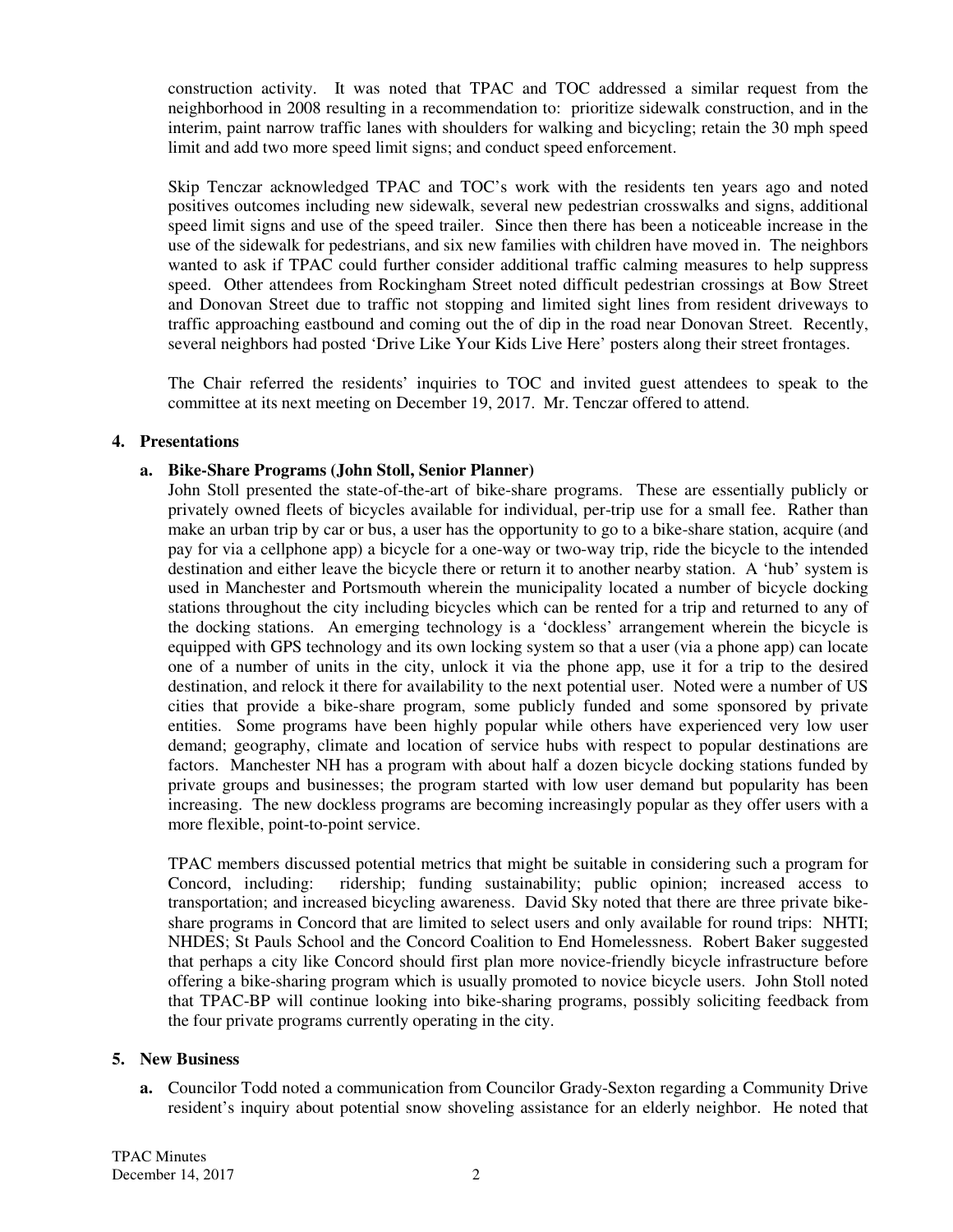the TPAC-Pedestrian subcommittee had promoted a 'snow angel' program some years back that encouraged neighbor volunteers to help clear sidewalks, especially near homes where residents were elderly or not physically able to do so themselves. Ursula Maldonado offered to take up the request at TPAC-BP's next meeting. Councilor Todd would inform the resident that TPAC-BP will consider the request.

# **6. Old Business - None**

# **7. Consent Reports**

**a. Acceptance of Subcommittee Minutes** 

The following subcommittee reports were accepted by unanimous consent: Bicycle/Pedestrian – October 2, 2017.

# **8. City Council Meeting Update**

Councilor Todd reported that at its December 10, 2017 meeting, City Council referred the Main Street truck parking concern to TPAC. Another referral regarding a request for a 'Children at Play' sign on Chapel Street was referred to TOC.

# **9. TPAC Referrals from City Council, Staff and Chair**

**a. Referral from Councilor Kretovic regarding a resident request for review of the curb line constructed at the driveway to #244 N. State Street**

Ed Roberge reported that the subject curb was reconstructed on December 7, 2017 to the satisfaction of the resident. TPAC members reviewed and approved Ed's draft consent report on the referral as submitted (Motion-Sudak; Second-Maldonado; Unanimous). The report will be submitted for Council consideration on January 8, 2018.

**b. Referral from Councilor Bouchard regarding constituent concerns on the revised alignment of the Old Loudon Road/Portsmouth Street intersection.** 

Councilor Bouchard related concerns voiced by a number of constituents on difficulties turning right at the recently reconfigured Old Loudon Road/Portsmouth Street intersection. At issue is the eastbound right turn from Old Loudon Road onto Portsmouth Street which is quickly followed by a curve to the left. Concerns are that it is dangerous as the yellow centerline on Portsmouth Street must be crossed and that the following curve back to the left is difficult for the elderly to negotiate. Councilor St. Hillaire noted similar concerns and that he has difficulty making the turn in his truck without crossing the yellow centerline at speeds greater than about 10 mph. He noted that the centerline is worn off in that area which indicates many drivers do the same.

Ed Roberge noted that the purpose of the intersection reconfiguration was threefold: eliminate confusion caused by the former 'two-intersection' configuration; improve drivers' view to the right from a stop at Portsmouth Street which was difficult due the adverse skew in the former intersection approach; and reduce the speed of the right turn from Old Loudon Road onto Portsmouth Street, a movement that used to act as a non-stopping through movement. Similar intersection reconfigurations had been done in the past including: Mountain Road at Shaker Road; Borough Road at Washington Street; and N. State Street at Bouton Street. The subject right turn had been designed to accommodate school-bus turns, but at low speeds akin to many city intersections.

TPAC members discussed the current configuration of the intersection and noted that the existing skew between Portsmouth Street and Old Loudon Road was much sharper than those at other intersections so reconfigured. The Chair referred the request to TOC for further consideration, including a consideration of a conceptual-level intersection modification that might alleviate the subject right-turn concerns.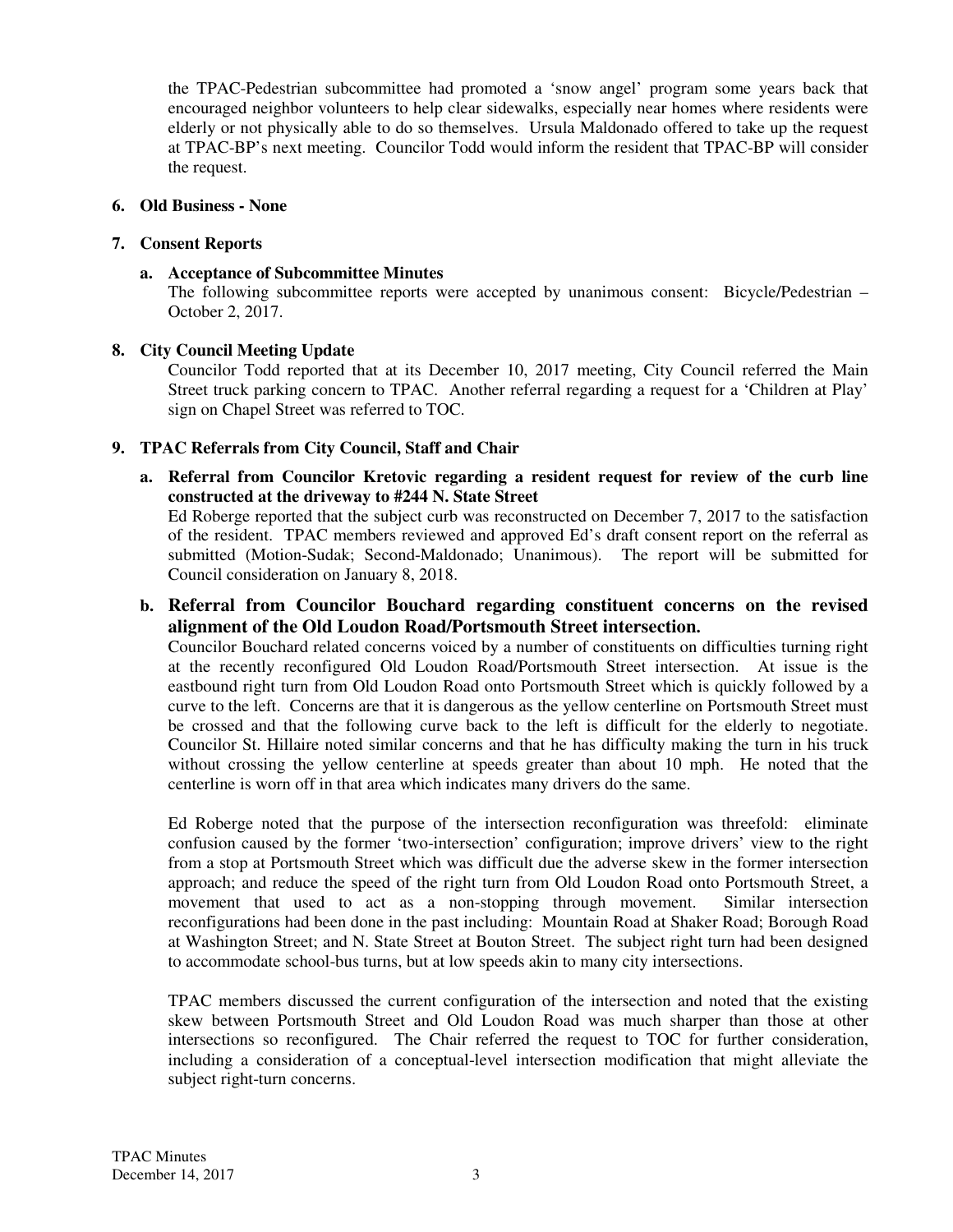**c. Referral from Councilor Bouchard regarding a constituent concern with increased traffic volume and speed along Christian Avenue pursuant to the repaving of Loudon Road.**  Councilor Bouchard related the concern from a constituent on Christian Avenue. Rob Mack reported that staff had followed up with a volume and speed count on Christian Avenue at the end of November. Compared with counts conducted in 2010, speeds were nearly identical (average 25-27 mph; and  $85<sup>th</sup>$  percentile 32-33 mph). Traffic volume has increased only slightly in the last seven years from about 1,650 to 1,850 vehicles per day. Use of Christian Avenue as a significant bypass of Loudon Road may have been likely during construction activity along Loudon Road. But it appears

that residual use of Christian Avenue as a bypass is not currently significant. There were a few inappropriate speeds recorded, and the time-of-day data was shared with CPD to assist in enforcement efforts. Attendees felt that deployment of the CPD's speed trailer would be an appropriate action to remind drivers of their speed.

# **d. Referral from Councilor Bouchard regarding a constituent concern with Loudon Road left turns into the new Dairy Queen site.**

Councilor Bouchard related a constituent concern that it has become more difficult to turn left into Woodcrest Heights Drive if a concurrent left turn is being made into the new Dairy Queen site across the street. Another concern was three recent crashes at the intersection since the Dairy Queen opened this past summer. Rob Mack noted that the old theater site had been vacant for over a decade, but now with the redevelopment of the site, the additional turning traffic on the south side competes with existing turns on the north side (Woodcrest Heights) increasing turning conflicts and delays from what folks had become used to. Difficult left turns are common all along the corridor. Regarding the three crashes since June, one was a rear-end collision behind a left-turn into the DQ site; one was an angle crash due to a left turn out of the DQ driveway; and one was caused by an improper left turn into Woodcrest Heights. Attendees concurred that staff should continue to monitor traffic operations at this new intersection.

**e. Referral from Councilor Matson regarding public concerns about delivery trucks parking in the median on Main Street too close to crosswalks.** 

Rob Mack noted that this was a December 10, 2017 referral from Council to TPAC. At issue is observation of some trucks that park too close to crosswalks thus restricting visibility of pedestrians that might have to cross the travel lane from behind the parked vehicle. He noted that Federal guidelines recommend a 20-foot offset between a crosswalk and adjacent street parking; this dimension was utilized in the design of crosswalks and curb-side parking spaces in the Main Street Complete Streets Project. The informal use of the cobble median area for truck loading evolved after the project was opened to traffic, but clear limits on where trucks shouldn't park are not evident. Staff contacted Parking Enforcement earlier this week and made them aware of the 20-foot setback requirement. Parking Enforcement concurred and would inform its enforcement officers of same. They would also consider developing some informational handouts for delivery drivers. Staff will monitor the situation in conjunction with Parking Enforcement.

# **10. Status Report on Subcommittees**

# **a. Bicycle/Pedestrian Committee (TPAC-BP), Craig Tufts**

Ursula Maldonado reported that TPAC-PT continues to work with staff to plan and locate small bicycle markings on select approach lanes to traffic signals to identify the 'hot spot' that bicycles should wait over in order to get the green light. TPAC-PT would like to participate in the review of the new Rundlett Middle School Plan. The subcommittee is also continuing planning of alternative locations for a possible bike-lane demonstration project.

#### **b. Public Transportation Committee (TPAC-PT), Sheila Zakre**

Jim Sudak reported that CAT is in the process of building a new web site pursuant to a hacking issue that occurred earlier in the year. The new site is currently being refined to comply with Federal regulations and is expected to go live by the end of the year.